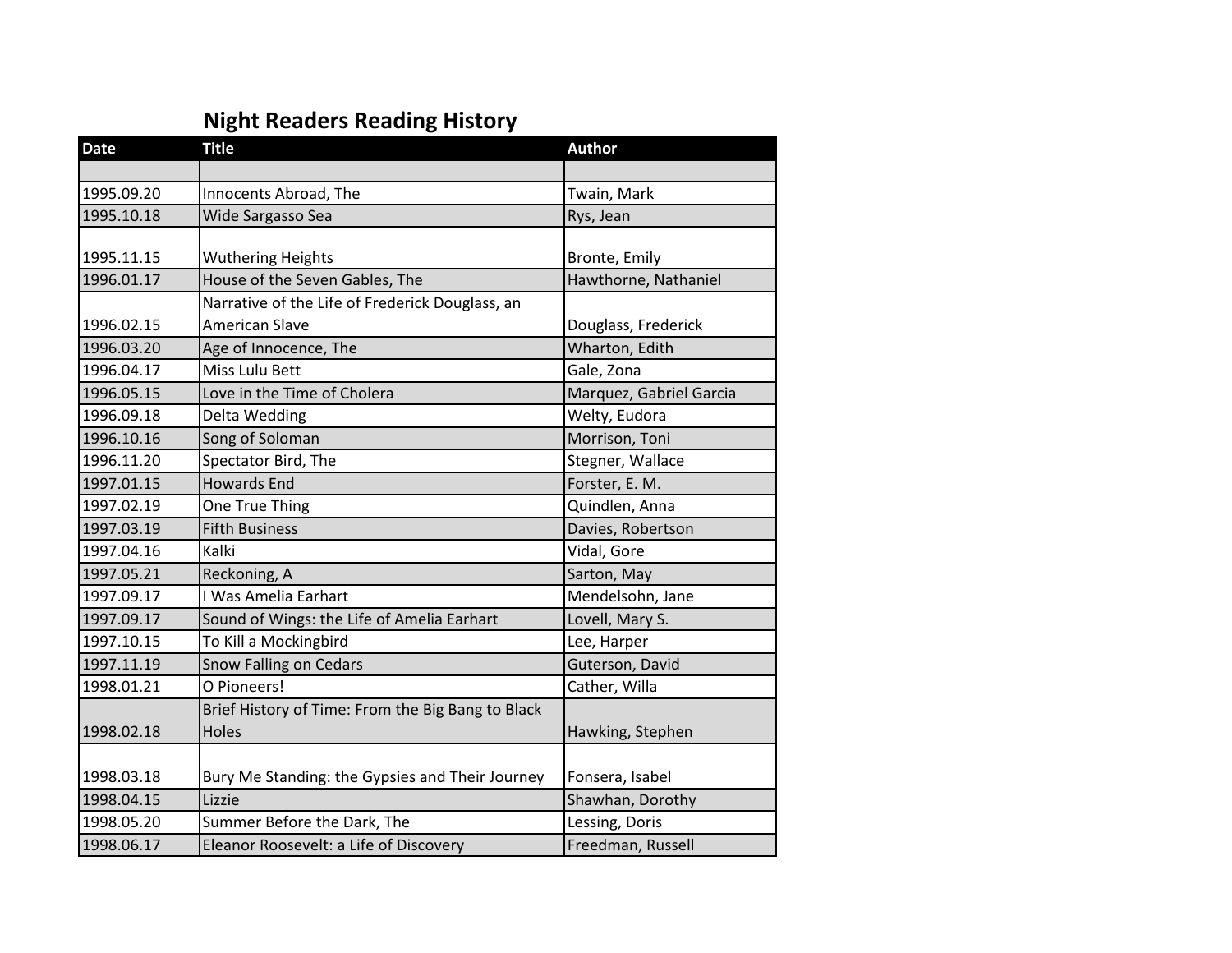| 1998.09.16 | King Lear                                          | Shakespeare, William |
|------------|----------------------------------------------------|----------------------|
| 1998.09.16 | Thousand Acres, A                                  | Smiley, Jane         |
| 1998.10.21 | Horse Whisperer, The                               | Evans, Nicholas      |
| 1998.11.18 | Lesson Before Dying, A                             | Gaines, Ernest       |
| 1999.01.20 | Return of the Native, The                          | Hardy, Thomas        |
| 1999.02.17 | Midnight in the Garden of Good and Evil            | Berendt, John        |
| 1999.03.17 | Man in the Iron Mask, The                          | Dumas, Alexander     |
| 1999.04.21 | <b>Cold Mountain</b>                               | Frazier, Charles     |
| 1999.05.19 | <b>River Angel</b>                                 | Ansay, A. Manette    |
| 1999.06.16 | Most Wanted, The                                   | Mitchard, Jacquelyn  |
| 1999.09.15 | For Whom the Bell Tolls                            | Hemingway, Ernest    |
| 1999.10.20 | Farming of Bones, The                              | Danticat, Edwidge    |
| 1999.11.17 | Reader, The                                        | Schlink, Bernhard    |
| 2000.01.19 | <b>White Crosses</b>                               | Watson, Larry        |
| 2000.02.16 | Passage to India, A                                | Forster, E. M.       |
| 2000.03.15 | Charms for the Easy Life                           | Gibbons, Kaye        |
| 2000.04.19 | Memoirs of a Geisha                                | Golden, Arnold       |
| 2000.05.17 | <b>Broke Heart Blues</b>                           | Oates, Joyce Carol   |
| 2000.06.21 | East of the Mountains                              | Guterson, David      |
| 2000.09.6  | Moo                                                | Smiley, Jane         |
| 2000.10.4  | Reef, The                                          | Wharton, Edith       |
| 2000.11.8  | Colony                                             | Siddons, Anne Rivers |
| 2000.12.6  | Welcome to the World, Baby Girl!                   | Flagg, Fannie        |
|            | Color of Water: a Black Man's Tribute to His White |                      |
| 2001.02.7  | Mother                                             | McBride, James       |
| 2001.03.7  | How Stella Got Her Groove Back                     | McMillan, Terry      |
| 2001.04.4  | Mayor of Casterbridge, The                         | Hardy, Thomas        |
| 2001.05.2  | Savannah                                           | Price, Eugenia       |
| 2001.06.6  | Corelli's Mandolin                                 | de Berniers, Louis   |
| 2001.09.13 | Waiting                                            | Jin, Ha              |
| 2001.10.11 | Lighthouse Keeper, The                             | Pratt, James Michael |
| 2001.11.8  | <b>Vinegar Hill</b>                                | Ansay, A. Manette    |
| 2002.01.10 | Poisonwood Bible, The                              | Kingsolver, Barbara  |
| 2002.02.14 | Adam Bede                                          | Eliott, George       |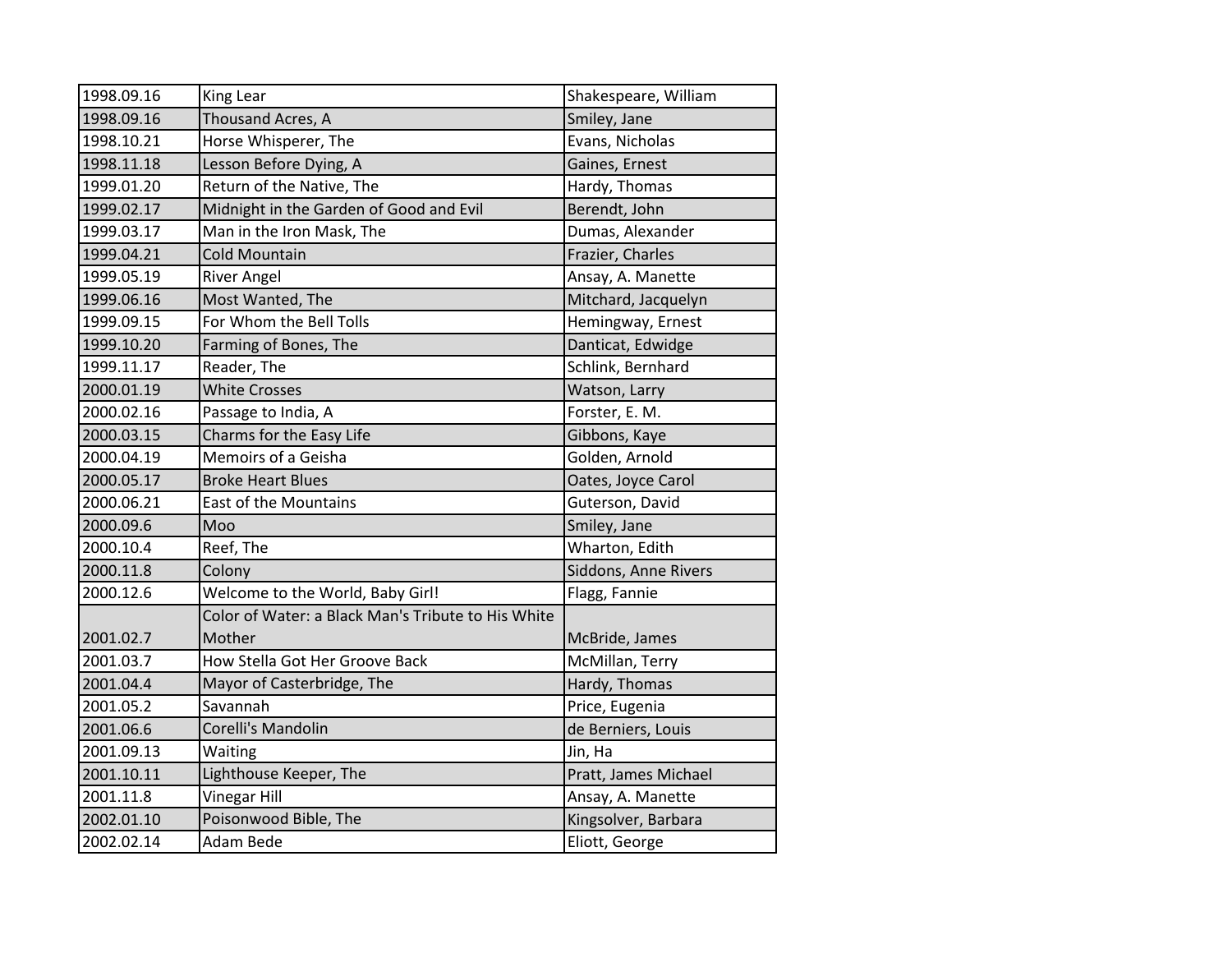| 2002.03.14 | Message in a Bottle                         | Sparks, Nicholas           |
|------------|---------------------------------------------|----------------------------|
| 2002.04.11 | No Great Mischief                           | MacLeod, Alistair          |
| 2002.05.9  | House of the Spirits, The                   | Allende, Isabel            |
| 2002.09.12 | Red Tent, The                               | Diamant, Anita             |
| 2002.10.10 | Night of Many Dreams                        | Tsukiyama, Gail            |
|            |                                             | Oufkir, Malika and Michele |
| 2002.11.14 | Stolen Lives: Twenty Years in a Desert Jail | Fitoussi                   |
| 2003.01.9  | Handmaid's Tale, A                          | Atwood, Margaret           |
| 2003.02.13 | Shell Seekers, The                          | Pilcher, Rosamunde         |
| 2003.03.13 | Stones From the River                       | Hegi, Ursula               |
| 2003.04.10 | <b>Girl With a Pearl Earring</b>            | Chevalier, Tracy           |
| 2003.05.8  | Persian Pickle Club, The                    | Dallas, Sandra             |
| 2003.06.12 | Romance Reader, The                         | Abraham, Pearl             |
| 2004.01.29 | <b>Arctic Dreams</b>                        | Lopez, Barry Holstun       |
| 2004.02.26 | Middle Passages                             | Johnson, Charles Richard   |
| 2004.03.25 | <b>Body and Soul</b>                        | Conroy, Frank              |
| 2004.04.22 | Secret Life of Bees, The                    | Kidd, Sue Monk             |
| 2004.05.27 | Their Eyes Were Watching God                | Hurston, Zora Neale        |
|            |                                             |                            |
| 2004.06.24 | Three Junes                                 | Glass, Julia               |
| 2004.07.22 | Pale Fire                                   | Nabokov, Vladimir          |
| 2004.08.26 | Age of Innocence, The                       | Wharton, Edith             |
| 2004.09.23 | True History of the Kelly Gang              | Carey, Peter               |
| 2004.10.28 | Frankenstein                                | Shelley, Mary              |
| 2004.11.18 | Things They Carried, The                    | O'Brien, Tim               |
| 2004.12.16 | Christmas Memory, A                         | Capote, Truman             |
| 2004.12.16 | Child's Christmas in Wales, A               | Thomas, Dylan              |
| 2005.01.27 | Orchard                                     | Watson, Larry              |
| 2005.03.24 | In the Lake of the Woods                    | O'Brien, Tim               |
| 2005.04.28 | Due Preparations for the Plague             | Hospital, Janette Turner   |
| 2005.05.26 | Any Human Heart                             | Boyd, William              |
| 2005.06.23 | Jim the Boy                                 | Earley, Tony               |
| 2005.07.28 | All He Ever Wanted                          | Shreve, Anita              |
| 2005.08.28 | Kite Runner, The                            | Hosseini, Khaled           |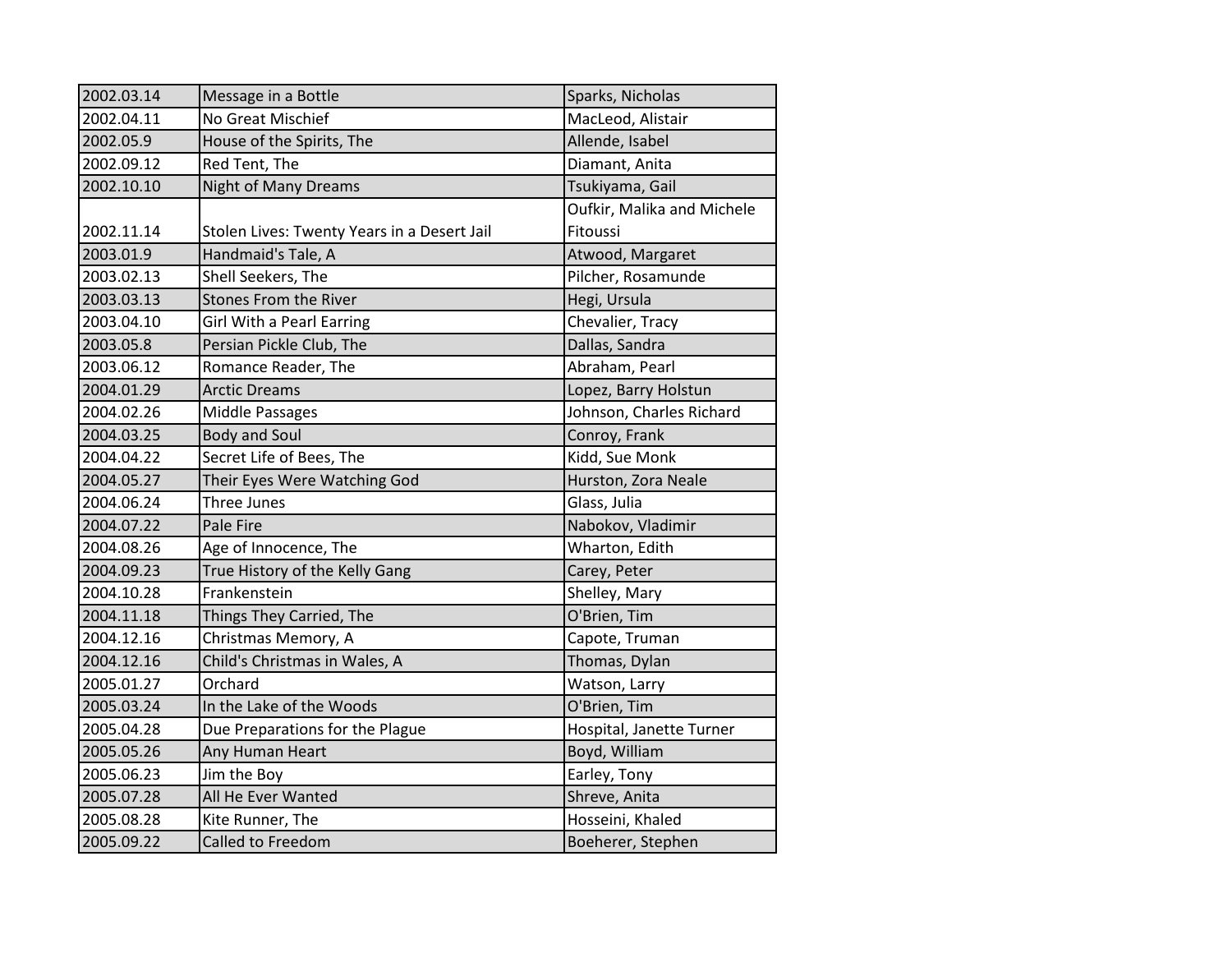| 2005.10.27 | Dracula                                             | Stoker, Bram        |
|------------|-----------------------------------------------------|---------------------|
| 2005.11.17 | Pears on a Willow Tree                              | Pietrzyk, Leslie    |
| 2006.01.19 | Gilead                                              | Robinson, Marilynne |
|            | Devil in the White City: Murder, Magic and          |                     |
| 2006.02.16 | Madness at the Fair That Changed America            | Larson, Erik        |
| 2006.03.16 | Bonesetter's Daughter                               | Tan, Amy            |
| 2006.04.20 | Hours, The                                          | Cunningham, Michael |
| 2006.05.18 | <b>Open Secrets</b>                                 | Munro, Alice        |
| 2006.06.15 | Reading Lolita in Tehran: a Memoir in Books         | Nafisi, Azar        |
|            | Wicked: The Life and Times of the Wicked Witch of   |                     |
| 2006.07.20 | the West                                            | Maguire, Gregory    |
| 2006.08.17 | Feast of All Saints, The                            | Rice, Anne          |
|            | Tipping Point: How Little Things Can Make a Big     |                     |
| 2006.09.21 | Difference                                          | Gladwell, Malcolm   |
| 2006.10.19 | <b>Things Fall Apart</b>                            | Achebe, Chinua      |
| 2006.11.16 | Windfalls                                           | Hegland, Jean       |
| 2007.01.18 | Year By the Sea OR An Unfinished Marriage, A        | Anderson, Joan      |
| 2007.02.15 | Saturday                                            | McEwan, lan         |
| 2007.03.15 | Tender at the Bone: Growing Up at the Table         | Reichl, Ruth        |
|            | Galileo's Daughter: A Historical Memoir of Science, |                     |
| 2007.04.19 | Faith and Love                                      | Sobel, Dava         |
| 2007.05.17 | March                                               | Brooks, Geraldine   |
| 2007.06.21 | <b>Cold Mountain</b>                                | Frazier, Charles    |
| 2007.07.19 | To Kill a Mockingbird                               | Lee, Harper         |
| 2007.08.16 | <b>Cold Sassy Tree</b>                              | Burns, Olive Ann    |
| 2007.09.20 | Night                                               | Wiesel, Elie        |
|            |                                                     |                     |
| 2007.10.18 | Amazing Adventures of Kavalier and Klay, The        | Chabon, Michael     |
| 2007.11.15 | Life of Pi                                          | Martel, Yann        |
| 2007.12.20 | Pearl                                               | Gordon, Mary        |
| 2008.01.28 | Thirteenth Tale, The                                | Setterfield, Diane  |
| 2008.02.25 | Memory Keeper's Daughter, The                       | Edwards, Kim        |
| 2008.03.24 | Giver, The                                          | Lowry, Lois         |
| 2008.04.28 | Emma                                                | Austen, Jane        |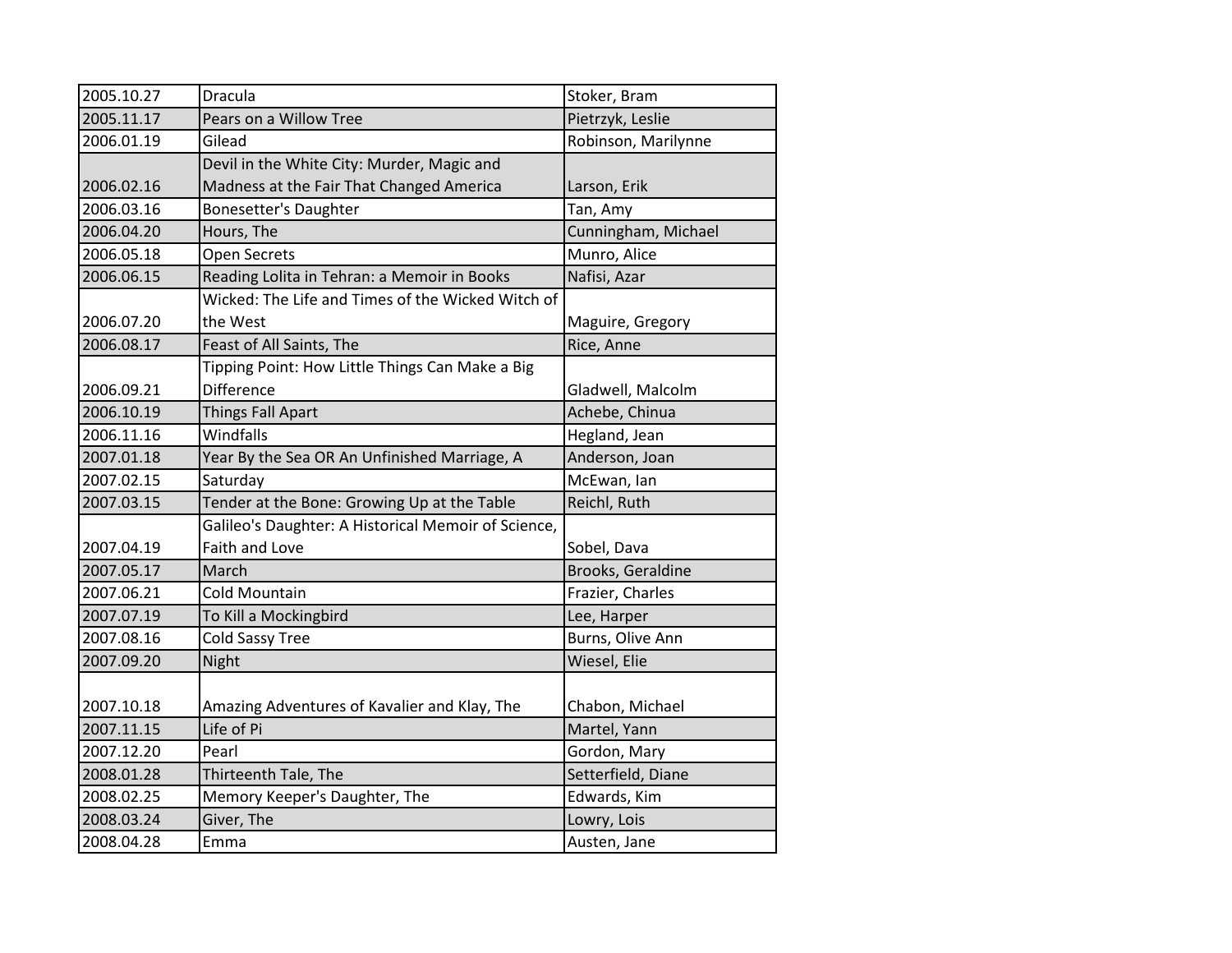| 2008.05.19 | When Madeline Was Young                           | Hamilton, Jane          |
|------------|---------------------------------------------------|-------------------------|
| 2008.06.23 | Dive From Clausen's Pier                          | Packer, Ann             |
|            | Devil in the White City: Murder, Magic and        |                         |
| 2008.07.28 | Madness at the Fair That Changed America          | Larson, Erik            |
| 2008.08.25 | Namesake, The                                     | Lahiri, Jhumpa          |
|            |                                                   | Watson, Larry (author   |
| 2008.09.22 | Montana 1948                                      | attended meeting)       |
| 2008.10.27 | Glass Castle, The                                 | Walls, Jeannette        |
| 2008.11.24 | <b>Water for Elephants</b>                        | Gruen, Sara             |
|            |                                                   |                         |
| 2009.01.26 | Animal, Vegetable, Miracle: A Year of Food Life   | Kingsolver, Barbara     |
| 2009.02.23 | A Thousand Splendid Suns                          | Hosseini, Khaled        |
| 2009.03.23 | Alchemist, The                                    | Coelho, Paulo           |
| 2009.04.27 | Sparrow, The                                      | Russell, Mary Doria     |
| 2009.05.18 | Year of Magical Thinking, The                     | Didion, Joan            |
|            | Day I Ate Whatever I Wanted: and Other Small Acts |                         |
| 2009.06.22 | of Liberation                                     | Berg, Elizabeth         |
| 2009.07.27 | Rest of Her Life, The                             | Moriarty, Laura         |
| 2009.08.24 | Monk Downstairs, The                              | Farrington, Tim         |
|            | Girl Named Zippy: Growing Up Small in Moreland,   |                         |
| 2009.09.28 | Indiana                                           | Kimmel, Haven           |
| 2009.10.26 | Strange Case of Dr. Jekyll and Mr. Hyde           | Stevenson, Robert Louis |
|            |                                                   | Kagen, Lesley (author   |
| 2009.11.23 | Whistling in the Dark                             | attended meeting)       |
| 2009.12.14 | Christmas Memory, A                               | Capote, Truman          |
| 2009.12.14 | Gift of the Magi, The                             | Henry, O.               |
| 2009.12.14 | Cricket on the Hearth, The                        | Dickens, Charles        |
| 2010.01.25 | Prayer for Owen Meany, A                          | Irving, John            |
|            | Population 485: Meeting Your Neighbors One Siren  |                         |
| 2010.02.22 | at a Time                                         | Perry, Michael          |
| 2010.03.22 | Master Butchers Singing Club, The                 | Erdrich, Louise         |
| 2010.04.26 | Rebecca                                           | DuMaurier, Daphne       |
| 2010.05.24 | Infidel                                           | Ali, Ayann Hirsi        |
| 2010.06.28 | Law of Similars, The                              | Bohjalian, Chris        |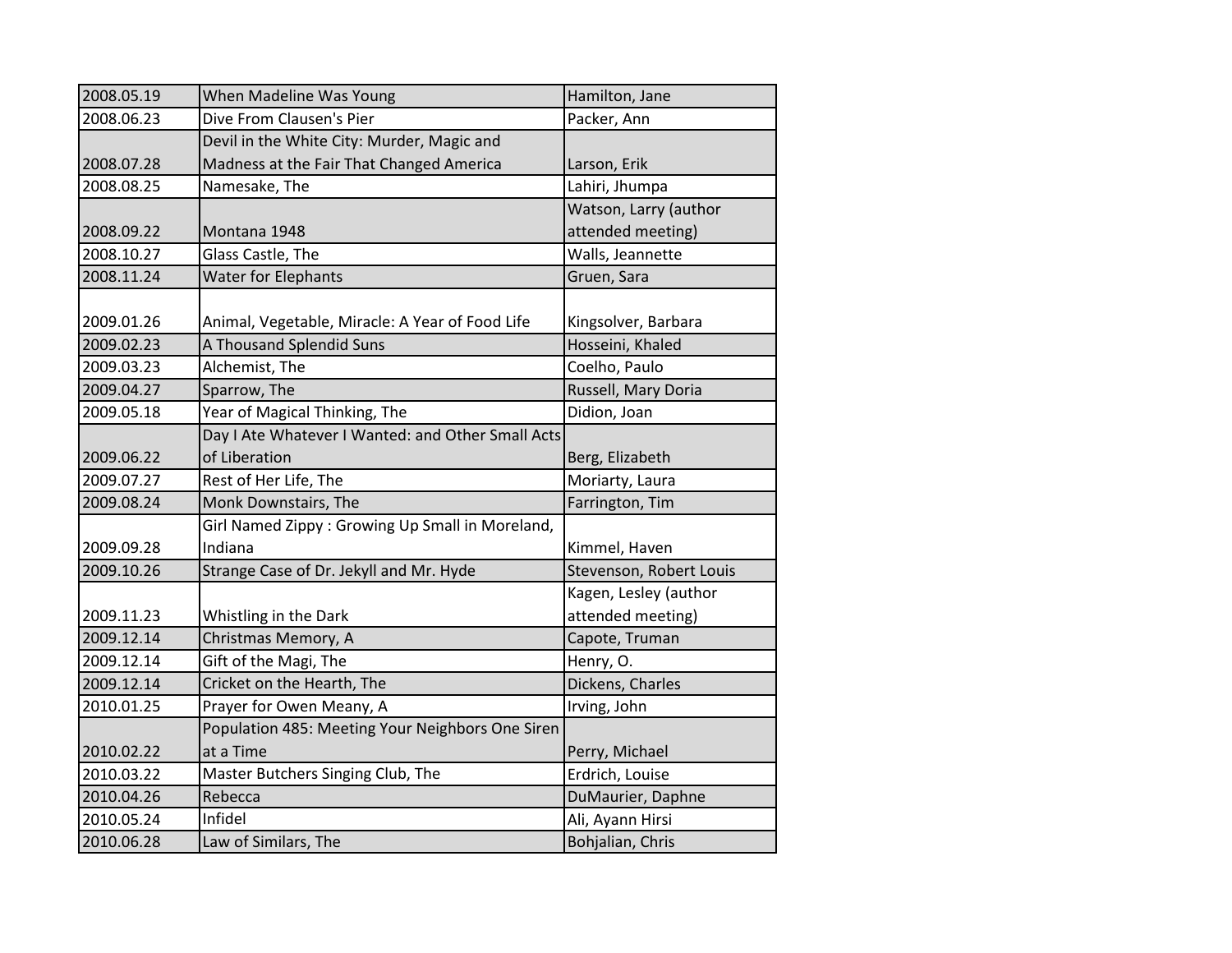| 2010.07.26 | Art of Mending, The                                                                                | Berg, Elizabeth                                     |
|------------|----------------------------------------------------------------------------------------------------|-----------------------------------------------------|
| 2010.08.23 | My Life in France                                                                                  | Child, Julia                                        |
| 2010.09.27 | Leonardo's Swans                                                                                   | Essex, Karen                                        |
| 2010.10.25 | Book Thief, The                                                                                    | Zusak, Markus                                       |
| 2010.11.22 | <b>Interpreter of Maladies</b>                                                                     | Lahiri, Jhumpa                                      |
| 2010.12.13 | Can't Wait to Get to Heaven                                                                        | Flagg, Fannie                                       |
| 2011.01.24 | Three Cups of Tea: One Man's Mission to Fight<br>Terrorism and Build Nations, One School at a Time | Mortenson, Greg                                     |
| 2011.02.28 | <b>Driftless</b>                                                                                   | Rhodes, David                                       |
| 2011.03.28 | Purple Culture, The                                                                                | Boeherer, Stephen                                   |
| 2011.04.25 | <b>Birds Without Wings</b>                                                                         | de Berniers, Louis                                  |
| 2011.05.23 | Guernsey Literary and Potato Peel Pie Society, The                                                 | Shaffer, Mary Ann and Annie<br><b>Barrows</b>       |
| 2011.06.27 | Remains of the Day, The                                                                            | Ishiguro, Kazuo                                     |
| 2011.07.25 | Miles Away: A Walk Across France                                                                   | Moreland, Miles                                     |
| 2011.08.22 | March                                                                                              | Brooks, Geraldine                                   |
| 2011.09.26 | Moloka'i                                                                                           | Brennert, Alan                                      |
| 2011.10.20 | <b>Dream House</b>                                                                                 | Laken, Valerie (author<br>attended book discussion) |
| 2011.11.28 | Olive Kitteridge                                                                                   | Strout, Elizabeth                                   |
| 2011.12.12 | My Stroke of Insight: A Brain Scientist's Personal<br>Journey                                      | Taylor, Jill Bolte                                  |
| 2012.01.23 | Help, The                                                                                          | Stockett, Kathryn                                   |
| 2012.02.27 | Moonwalking With Einstein: The Art and Science of<br><b>Remembering Everything</b>                 | Foer, Joshua                                        |
| 2012.03.26 | Thunderstruck                                                                                      | Larson, Erik                                        |
| 2012.04.23 | Hotel on the Corner of Bitter and Sweet                                                            | Ford, Jamie                                         |
| 2012.05.21 | Case Histories                                                                                     | Atkinson, Kate                                      |
| 2012.06.25 | Fixer, The                                                                                         | Malamud, Bernard                                    |
| 2012.07.23 | Amy and Isabelle                                                                                   | Strout, Elizabeth                                   |
| 2012.08.27 | Snow Flower and the Secret Fan                                                                     | See, Lisa                                           |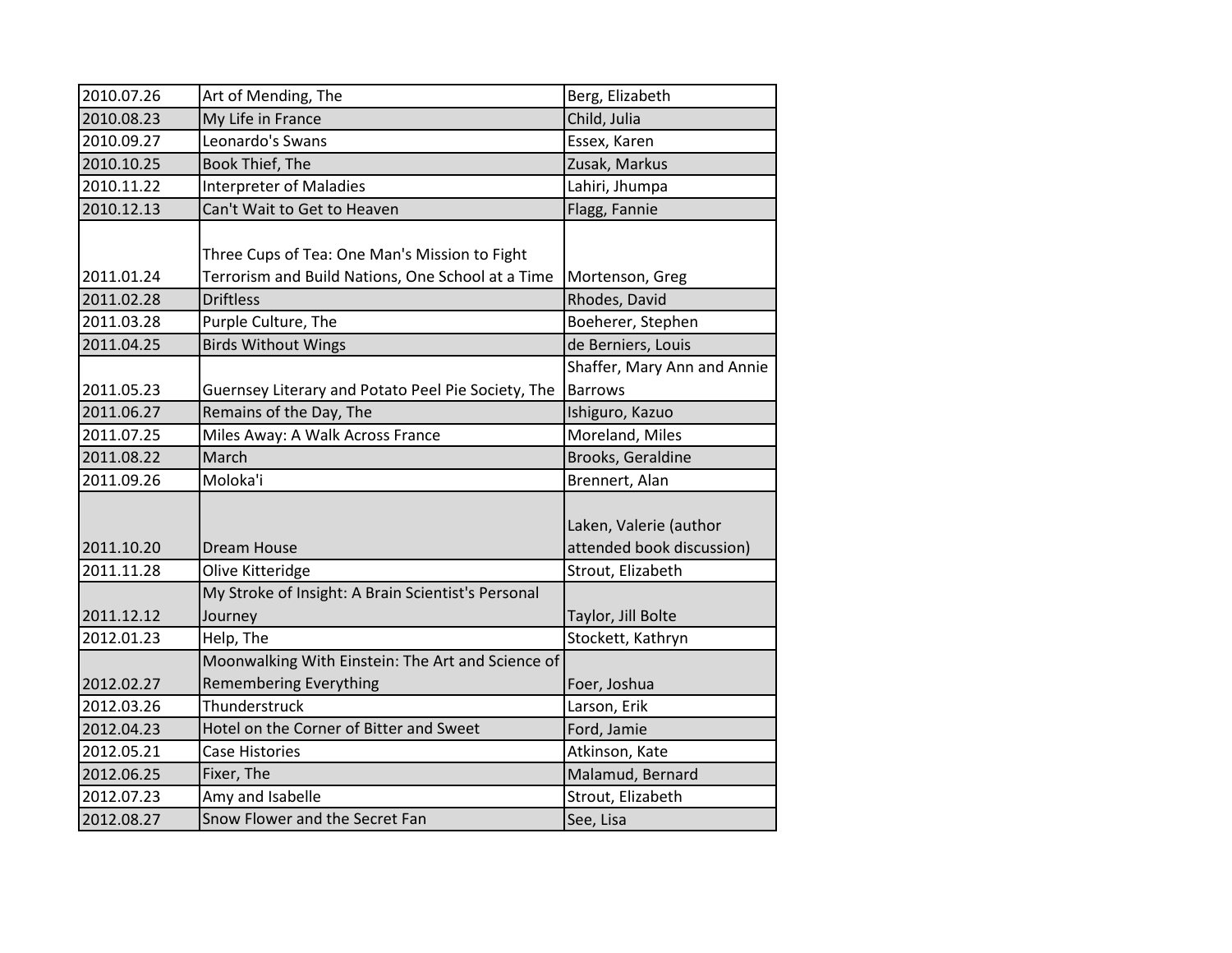|                          |                                                             | Pandl, Julia (author attended                                               |
|--------------------------|-------------------------------------------------------------|-----------------------------------------------------------------------------|
| 2012.09.24               | Memoir of the Sunday Brunch                                 | book discussion                                                             |
| 2012.10.22               | We Have Always Lived in the Castle                          | Jackson, Shirley                                                            |
| 2012.10.22               | Lottery, The                                                | Jackson, Shirley                                                            |
| 2012.11.26               | <b>Good Graces</b>                                          | Kagen, Lesley                                                               |
| 2012.12.17               | Christmas Train, The                                        | Baldacci, David                                                             |
| 2013.01.28               | <b>State of Wonder</b>                                      | Patchett, Ann                                                               |
| 2013.02.25               | <b>Caleb's Crossing</b>                                     | Brooks, Geraldine                                                           |
| 2013.03.25               | <b>Still Alice</b>                                          | Genova, Lisa                                                                |
| 2013.04.22               | Cat's Table, The                                            | Ondaatje, Michael                                                           |
| 2013.05.20               | <b>Half Broke Horses</b>                                    | Walls, Jeannette                                                            |
| 2013.06.24               | Of Mice and Men                                             | Steinbeck, John                                                             |
| 2013.07.22               | Sense of an Ending, The                                     | Barnes, Julian                                                              |
| 2013.08.26               | Worst Hard Time, The                                        | Egan, Timothy                                                               |
| 2013.09.23<br>2013.10.28 | Even Sunflowers Cast Shadows<br>Haunting of Hill House, The | Armstrong, Douglas (author<br>attended book discussion)<br>Jackson, Shirley |
|                          | <b>Girl in Translation</b>                                  |                                                                             |
| 2013.11.18<br>2013.12.16 | Lifeboat, The                                               | Kwok, Jean                                                                  |
| 2014.01.27               | Sarah's Key                                                 | Rogan, Charlotte<br>de Rosnay, Tatiana                                      |
| 2014.02.24               | Defending Jacob                                             | Landay, William                                                             |
| 2014.03.24               | <b>Things Fall Apart</b>                                    | Achebe, Chinua                                                              |
| 2014.04.28               | Immortal Life of Henrietta Lacks                            | Skloot, Rebecca                                                             |
| 2014.05.19               | Paris Wife, The                                             | McLain, Paula                                                               |
| 2014.06.23               | Dew Breaker, The                                            | Danticat, Edwidge                                                           |
| 2014.07.28               | <b>Please Look After Mom</b>                                | Shin, Kyong-sook                                                            |
| 2014.08.25               | Shoemaker's Wife, The                                       | Trigiani, Adriana                                                           |
|                          | Lots of Candles, Plenty of Cake: A Memoir of a              |                                                                             |
| 2014.09.22               | Woman's Life                                                | Quindlen, Anna                                                              |
| 2014.10.27               | Tiger's Wife, The                                           | Obreht, Tea                                                                 |
| 2014.11.17               | <b>Russian Winter</b>                                       | Kalotay, Daphne                                                             |
| 2014.12.15               | Samurai's Garden, The                                       | Tsukiyama, Gail                                                             |
|                          |                                                             |                                                                             |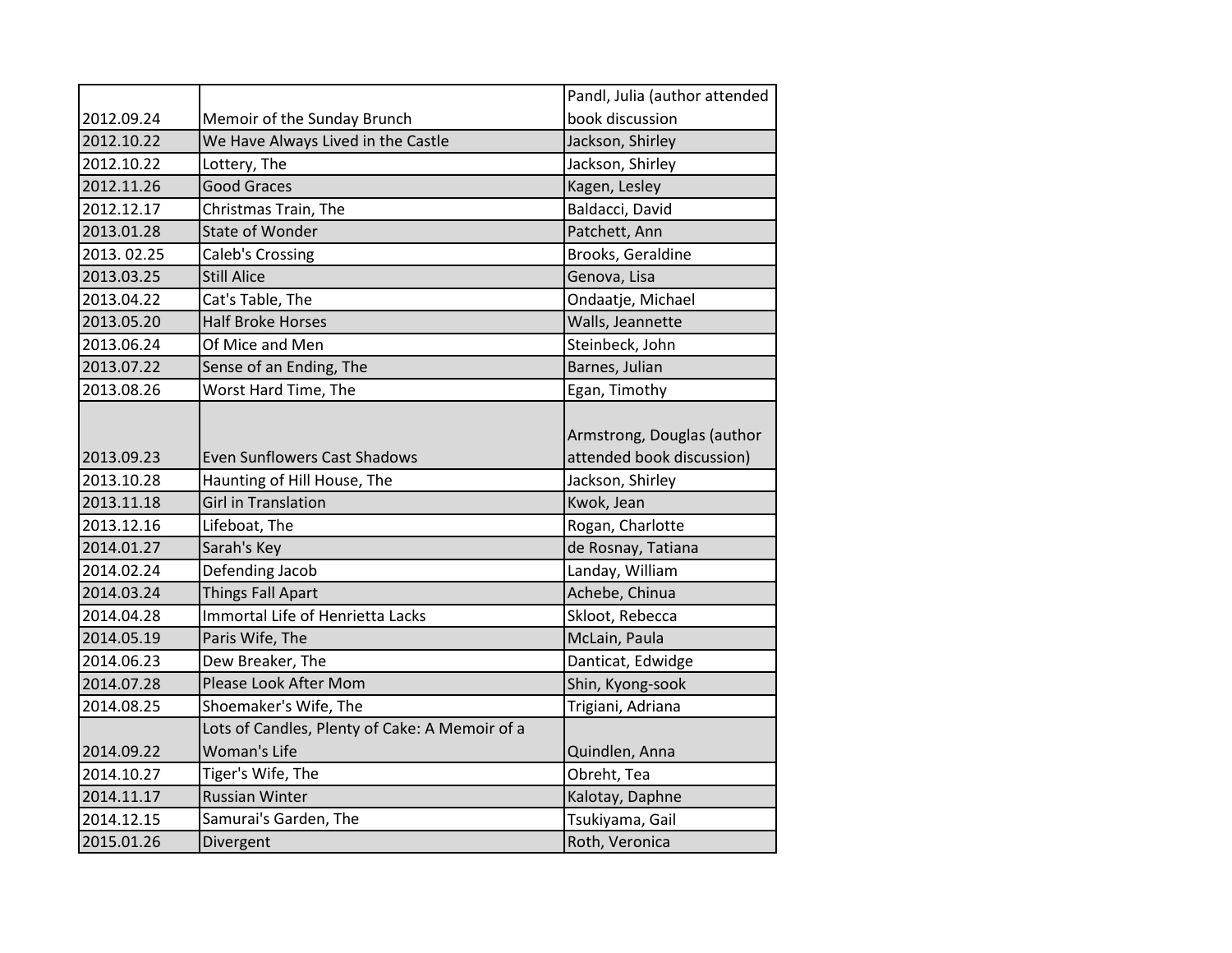| 2015.02.23 | End of Your Life Book Club, The                   | Schwalbe, Will            |
|------------|---------------------------------------------------|---------------------------|
| 2015.03.23 | <b>Trains and Lovers</b>                          | McCall Smith, Alexander   |
|            | Call the Midwife: A Memoir of Birth, Joy and Hard |                           |
| 2015.04.27 | Times                                             | Worth, Jennifer           |
| 2015.05.18 | Looking for Alaska                                | Green, John               |
| 2015.06.22 | Jewelweed                                         | Rhodes, David             |
| 2015.07.27 | My Beloved World                                  | Sotomayor, Sonia          |
| 2015.08.24 | Postmistress                                      | Blake, Sarah              |
| 2015.09.28 | Post American World, The                          | Zakaria, Fareed           |
|            | Orange is the New Black: My Year in a Women's     |                           |
| 2015.10.26 | Prison                                            | Kerman, Piper             |
| 2015.11.16 | Tale for the Time Being, A                        | Ozeki, Ruth               |
| 2015.12.14 | Major Pettigrew's Last Stand                      | Simonson, Helen           |
| 2016.01.25 | My Name is Mary Sutter                            | Olivera, Robin            |
| 2016.02.22 | Still Life                                        | Penny, Louise             |
| 2016.03.28 | And the Mountains Echoed                          | Hosseini, Khaled          |
|            |                                                   |                           |
|            | Sweet Life in Paris: Delicious Adventures in the  |                           |
| 2016.04.25 | World's Most Delicious -- and Perplexing -- City  | Lebovitz, David           |
| 2016.05.23 | Aviator's Wife, The                               | Benjamin, Melanie         |
| 2016.06.27 | Shotgun Lovesongs                                 | Butler, Nickolas          |
| 2016.07.25 | Song of the Lark, The                             | Cather, Willa             |
| 2016.08.22 | <b>Coming Clean</b>                               | Miller, Kimberly Rae      |
|            | Can't We Talk About Something More Pleasant? : A  |                           |
| 2016.09.26 | Memoir                                            |                           |
| 2016.10.24 | Girl on the Train, The                            | Hawkins, Paula            |
|            |                                                   |                           |
|            |                                                   | Morales, Jennifer (author |
| 2016.11.14 | Meet Me Halfway: Milwaukee Stories                | attended book discussion) |
| 2016.12.12 |                                                   |                           |
| Meeting    |                                                   |                           |
| Cancelled  | Nightingale, The                                  | Hannah, Kristin           |
| 2017.01.23 | Invention of Wings, The                           | Kidd, Sue Monk            |
| 2017.02.27 | Not My Father's Son: A Memoir                     | Cumming, Alan             |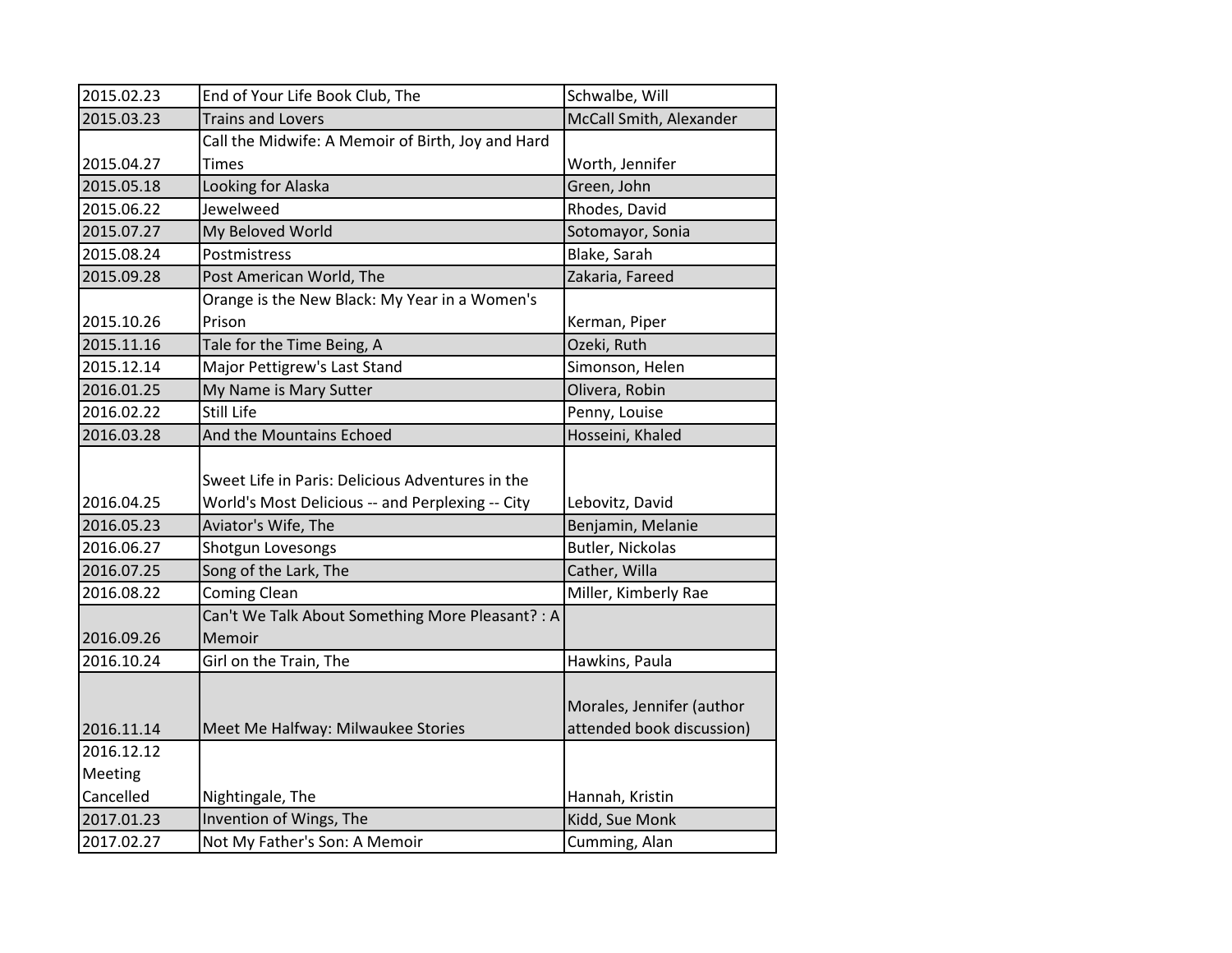| 2017.03.27               | Orphan Train                                                                                          | Kline, Christina Baker              |
|--------------------------|-------------------------------------------------------------------------------------------------------|-------------------------------------|
| 2017.04.24               | <b>Station Eleven</b>                                                                                 | Mandel, Emily St. John              |
| 2017.05.22               | Flags of Our Fathers                                                                                  | Bradley, James                      |
| 2017.06.26               | <b>Black Out</b>                                                                                      | Unger, Lisa                         |
| 2017.07.24               | Gift From the Sea                                                                                     | Lindbergh, Anne Morrow              |
| 2017.08.28               | Everything I Never Told You                                                                           | Ng, Celeste                         |
| 2017.09.25               | H Is For Hawk                                                                                         | Macdonald, Helen                    |
| 2017.10.23               | All the Light We Cannot See                                                                           | Doerr, Anthony                      |
| 2017.11.13               | Light Between Oceans, The                                                                             | Stedman, M. L.                      |
| 2017.12.11               | Nightingale, The                                                                                      | Hannah, Kristin                     |
| 2018.01.22               | It Can't Happen Here                                                                                  | Lewis, Sinclair                     |
| 2018.02.26               | I Remember Nothing: And Other Reflections                                                             | Ephron, Nora                        |
| 2018.03.26               | I Know Why the Caged Bird Sings                                                                       | Angelou, Maya                       |
| 2018.04.23               | Women in the Castle, The                                                                              | Shattuck, Jessica                   |
| 2018.05.21               | Sweet and Sour Pie: A Wisconsin Boyhood                                                               | Crehore, Dave                       |
| 2018.06.25               | Evicted: Power and Profit in the American City<br>Tiny Beautiful Things: Advice on Love and Life From | Desmond, Matthew                    |
|                          | Dear Sugar                                                                                            |                                     |
| 2018.07.23<br>2018.08.27 | Man Called Ove, A                                                                                     | Strayed, Cheryl<br>Backman, Fredrik |
| 2018.09.24               | Between the World and Me                                                                              | Coates, Ta-Nehisi                   |
| 2018.10.22               |                                                                                                       |                                     |
|                          | Something Wicked This Way Comes                                                                       | Bradbury, Ray                       |
| 2018.11.12               | Rosemary: The Hidden Kennedy Daughter                                                                 | Larson, Kate Clifford               |
| 2018.12.10               | Spool of Blue Thread, A                                                                               | Tyler, Anne                         |
| 2019.01.28               | American Dervish                                                                                      | Akhtar, Ayed                        |
| 2019.02.25               | Life and Times of the Thunderbolt Kid: A Memoir                                                       | Bryson, Bill                        |
| 2019.03.25               | <b>Small Great Things</b>                                                                             | Picoult, Jodi                       |
|                          | Hillbilly Elegy: A Memoir of a Family and Culture in                                                  |                                     |
| 2019.04.22               | Crisis                                                                                                | Vance, J.D.                         |
|                          | Being Mortal: Medicine and What Matters in the                                                        |                                     |
| 2019.05.20               | End                                                                                                   | Gawande, Atul                       |
| 2019.06.24               | <b>Before We Were Yours</b>                                                                           | Wingate, Lisa                       |